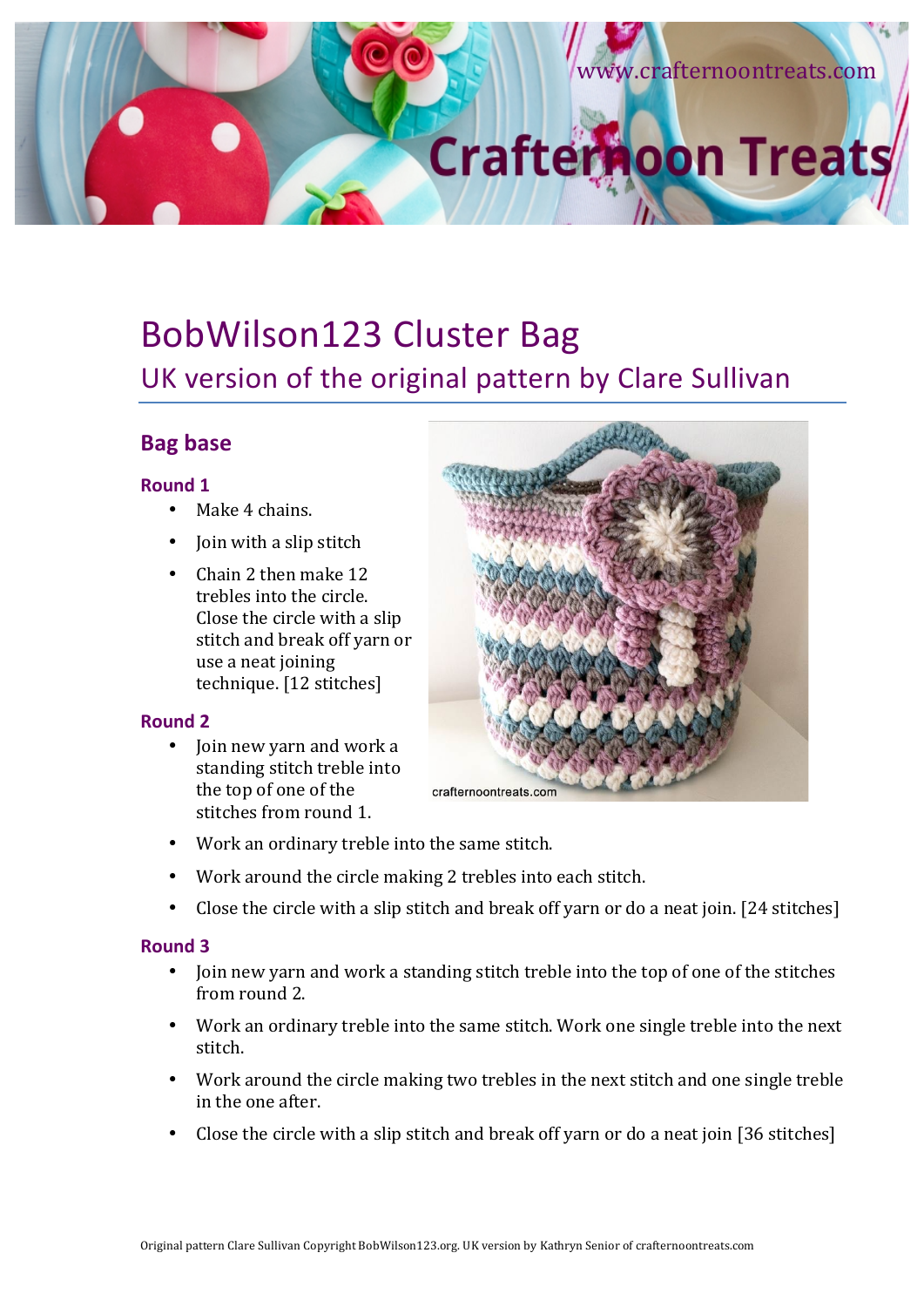

#### **Round 4**

- Join new yarn and work a standing stitch treble into the top of one of the stitches from round 3.
- Work an ordinary treble into the same stitch. Work one single treble into the next two stitches.
- Work around the circle making two trebles in the next stitch and one single treble in the two after.
- Close the circle with a slip stitch and break off yarn or do a neat join  $[48 \text{ stitches}]$

#### **Round 5**

- Join new yarn and work a standing stitch treble into the top of one of the stitches from round 4.
- Work an ordinary treble into the same stitch. Work one single treble into the next 3 stitches.
- Work around the circle making two trebles in the next stitch and one single treble in the 3 after.
- Close the circle with a slip stitch and break off yarn or do a neat join  $[60 \text{ stitches}]$

#### **Round 6**

- Join new varn and work a standing stitch treble into the top of one of the stitches from round 5.
- Work an ordinary treble into the same stitch. Work one single treble into the next 4 stitches.
- Work around the circle making two trebles in the next stitch and one single treble in the 4 after.
- Close the circle with a slip stitch and break off yarn or do a neat join [72 stitches]



Continue for further rounds if you want a bigger bag. Increase the number of single trebles between your increases by one each round.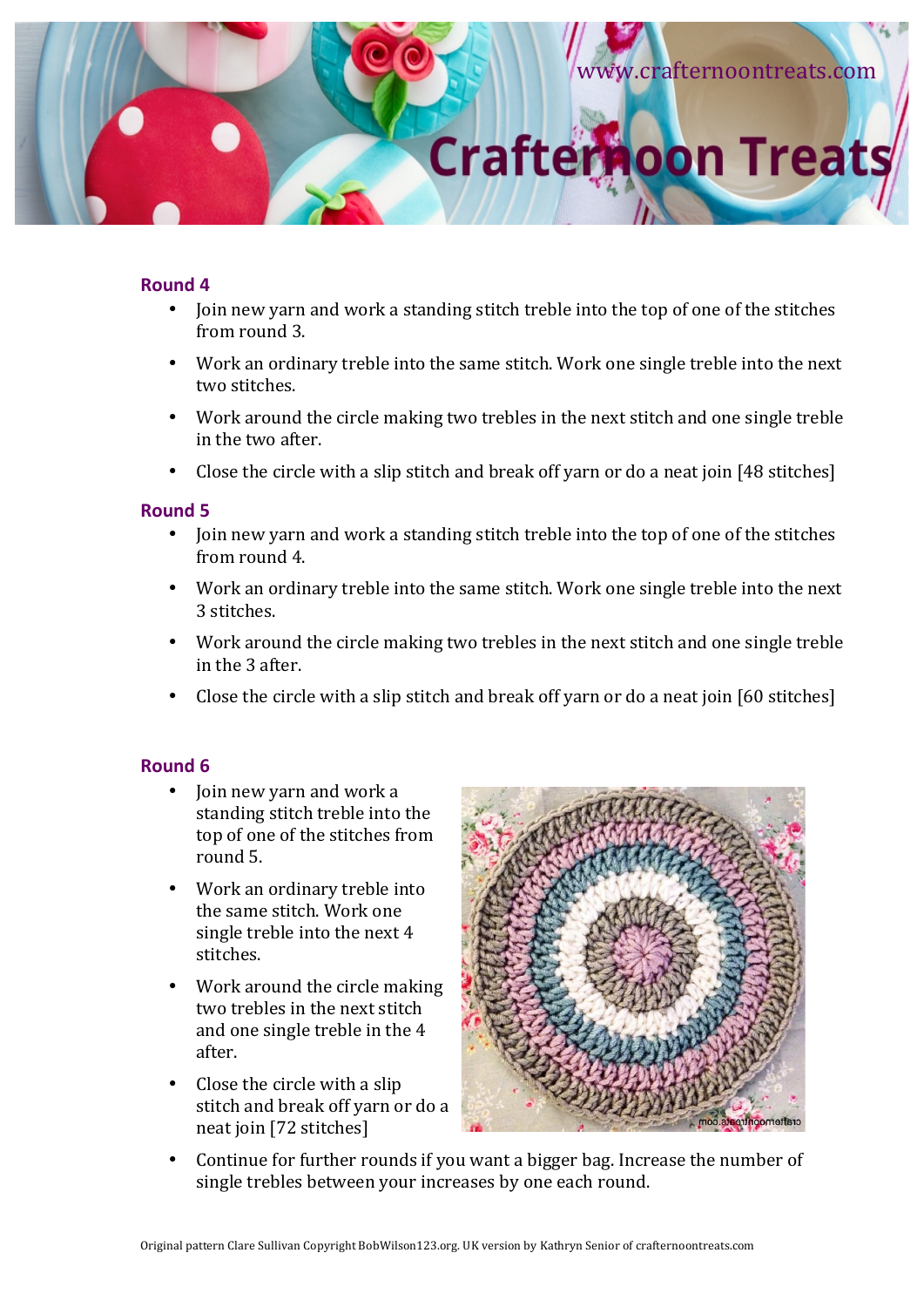

# **Cluster stitch sides**

#### **Round 1**

- Join your next colour into the top of one of the stitches from the last round of you bag base.
- Use a standing stitch treble to start but do not complete it. Leave two loops on the hook. Insert your hook again into the same stitch and work an ordinary treble but do not complete it. Leave the last two loops on your hook. In total you will now have 4 loops on the hook. Make a third treble and pull through two loops. You will now have 6 loops on your hook. Yarn over and pull through all 6 loops. Make a chain.
- Miss the next stitch
- Make your next cluster stitch into the next stitch, using three trebles worked together. Work the first treble leaving two loops on the hook. Insert your hook into the same stitch and work the second treble, leaving the last two loops on the hook. You will now have four loops on your hook. Insert your hook into the same stitch again and work the third treble, leaving the last two loops on the hook. You will now have 6 loops on your hook. Yarn over and draw the yarn through all six loops.
- Make a chain
- At the end of round one of your first cluster stitch row, make a chain and then join with a slip stitch into the main loop at the top of the first cluster stitch.

#### **Round 2 and onwards**

- Start in the same way with a cluster stitch starting with a standing treble into one of the spaces between the cluster stitches of the first round. Continue making cluster stitches all round in the spaces. Close with a slip stitch in the same way.
- Make as many rounds as you like for the size of the bag you want. In total I made 14 cluster stitch rounds.

# **Top of the bag**

- If you are changing yarn colour, join through the top two loops of the stitch at the top of one of your cluster stitches in the last round.
- Make 2 chains and one half treble into the same stitch.